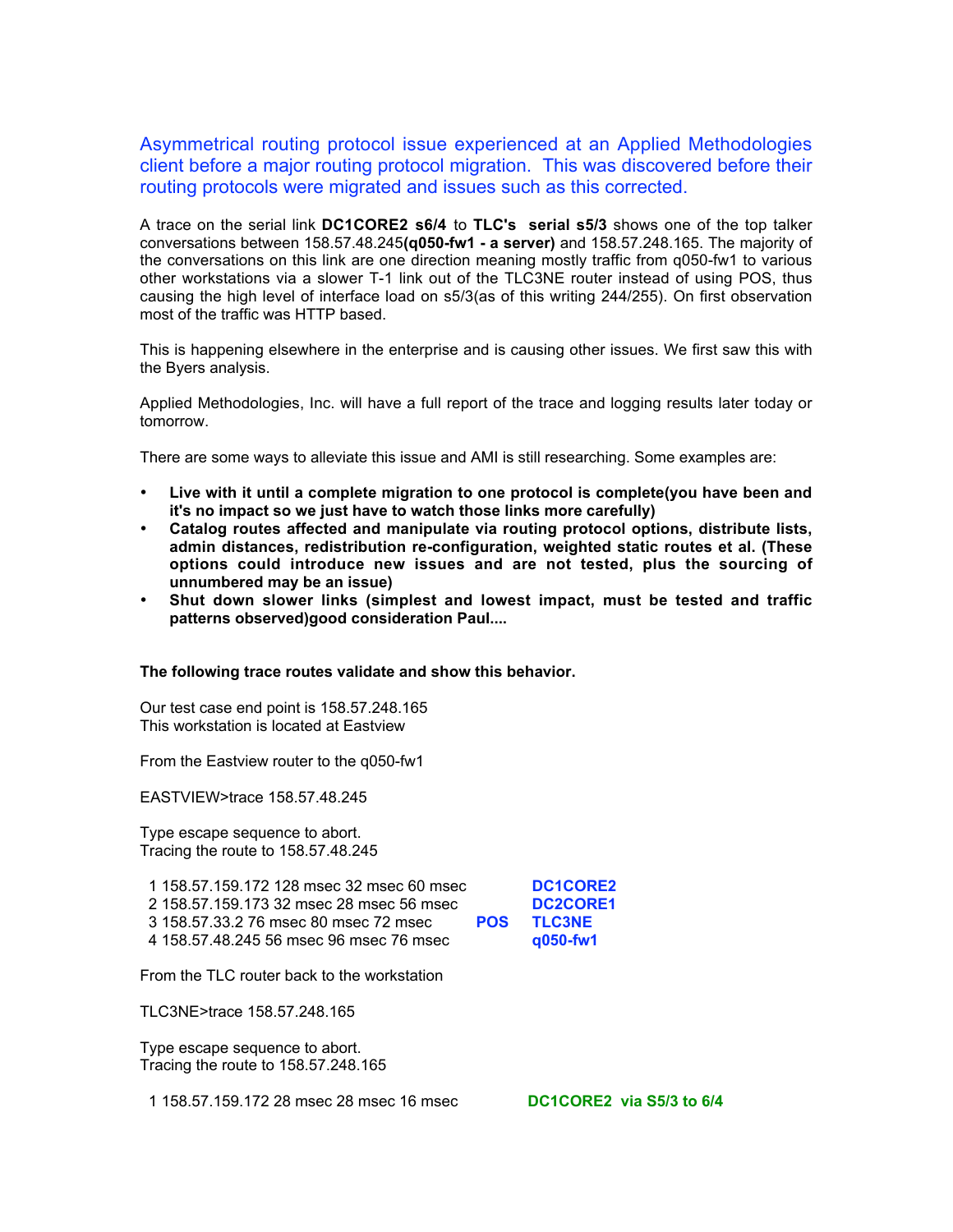2 158.57.248.171 44 msec 56 msec 36 msec **EASTVIEW** 3 158.57.248.165 44 msec 68 msec 64 msec **End workstation**

Since some of the subnets are not in the EIGRP tables (missed redistribution) the return packets take the only known path and that is via RIP thus resulting in poor application performance and unnecessary router utilization.

An example of the EIGRP topology tables is below...

In DC1CORE2 the EIGRP Topology tables shows the following for the **Eastview** subnet

DC1CORE2>sh ip eigrp top 158.57.248.165 Route not in topology table **Can use RIP and it does, not really needed though, since it is directly connected to a serial link 6/6 to Eastview**

In the TLC router the EIGRP Topology tables show the following for the **Eastview** subnet

TLC3NE>sh ip eigrp top 158.57.248.0 255.255.255.0 Route not in topology table **So you see it cannot use the POS EIGRP bandwidth/delay metrics thus using RIP, relying on the HOP count and since the RIP entry in TLC to the Eastview subnet is: R 158.57.248.0/24 [120/2] via 158.57.159.172, 00:00:07 Serial5/3, two hops away, it is chosen over no RIP based route to a next hop subnet 158.57.159. etc or those RIP based routes to 4IP are more than two hops away.**

In DC1CORE2 the EIGRP Topology tables shows the following for the **q050-fw1** subnet

DC1CORE2>sh ip eigrp top 158.57.48.0 255.255.255.0 IP-EIGRP topology entry for 158.57.48.0/24 State is Passive, Query origin flag is 1, 1 Successor(s), FD is 33280 Routing Descriptor Blocks: 158.57.159.173 (FastEthernet1/1), from 158.57.159.173, Send flag is 0x0 **to go upsatirs to POS router** Composite metric is (33280/30720), Route is Internal Vector metric: Minimum bandwidth is 100000 Kbit Total delay is 300 microseconds Reliability is 248/255 Load is 2/255 Minimum MTU is 1500 Hop count is 2 158.57.9.171 (Serial6/4), from 158.57.9.171, Send flag is 0x0 Composite metric is (2176768/28160), Route is Internal Vector metric: Minimum bandwidth is 1540 Kbit Total delay is 20100 microseconds Reliability is 255/255 Load is 1/255 Minimum MTU is 1500 Hop count is 1 158.57.75.171 (Serial5/7), from 158.57.75.171, Send flag is 0x0 Composite metric is (2184448/35840), Route is Internal Vector metric: Minimum bandwidth is 1540 Kbit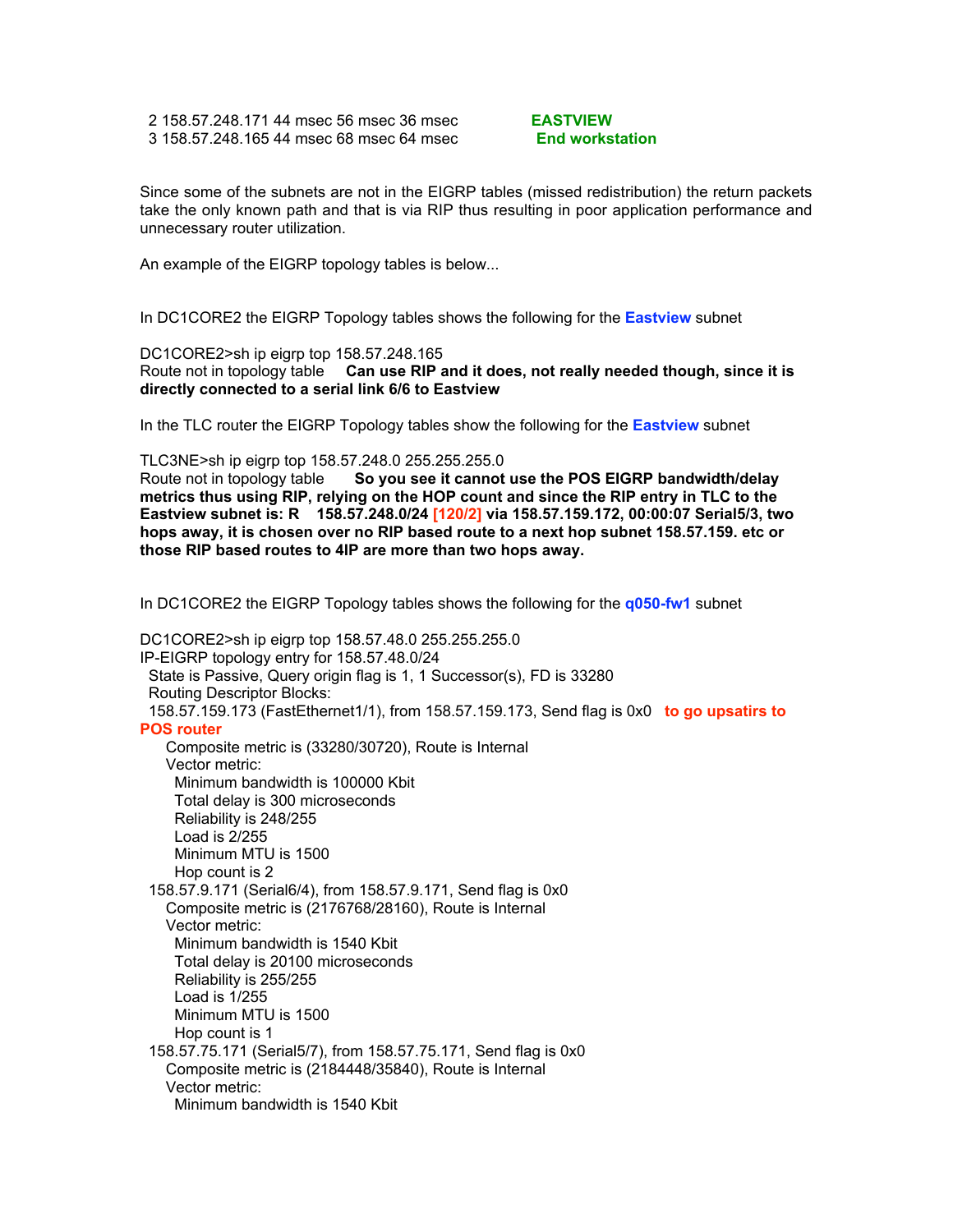Total delay is 20400 microseconds Reliability is 248/255 Load is 43/255 Minimum MTU is 1500 Hop count is 4 158.57.100.1 (TokenRing0/0/0), from 158.57.100.1, Send flag is 0x0 Composite metric is (181248/30720), Route is Internal Vector metric: Minimum bandwidth is 16000 Kbit Total delay is 830 microseconds Reliability is 248/255 Load is 2/255 Minimum MTU is 1500 Hop count is 2 158.57.192.1 (Serial4/7), from 158.57.192.1, Send flag is 0x0 Composite metric is (2184448/35840), Route is Internal Vector metric: Minimum bandwidth is 1540 Kbit Total delay is 20400 microseconds Reliability is 248/255 Load is 3/255 Minimum MTU is 1500 Hop count is 4 158.57.100.2 (TokenRing0/0/0), from 158.57.100.2, Send flag is 0x0 Composite metric is (183808/33280), Route is Internal Vector metric: Minimum bandwidth is 16000 Kbit Total delay is 930 microseconds Reliability is 248/255 Load is 2/255 Minimum MTU is 1500 Hop count is 3 158.57.100.9 (TokenRing0/0/0), from 158.57.100.9, Send flag is 0x0 Composite metric is (183808/33280), Route is Internal Vector metric: Minimum bandwidth is 16000 Kbit Total delay is 930 microseconds Reliability is 248/255 Load is 2/255 Minimum MTU is 1500 Hop count is 3 DC1CORE2>

In **TLC3NE** the EIGRP Topology tables shows the following for the **q050-fw1** subnet

TLC3NE>sh ip eigrp top 158.57.48.0 255.255.255.0 IP-EIGRP topology entry for 158.57.48.0/24 State is Passive, Query origin flag is 1, 1 Successor(s), FD is 28160 Routing Descriptor Blocks: 0.0.0.0 (FastEthernet4/0/0), from Connected, Send flag is 0x0 **Local** Composite metric is (28160/0), Route is Internal Vector metric: Minimum bandwidth is 100000 Kbit Total delay is 100 microseconds